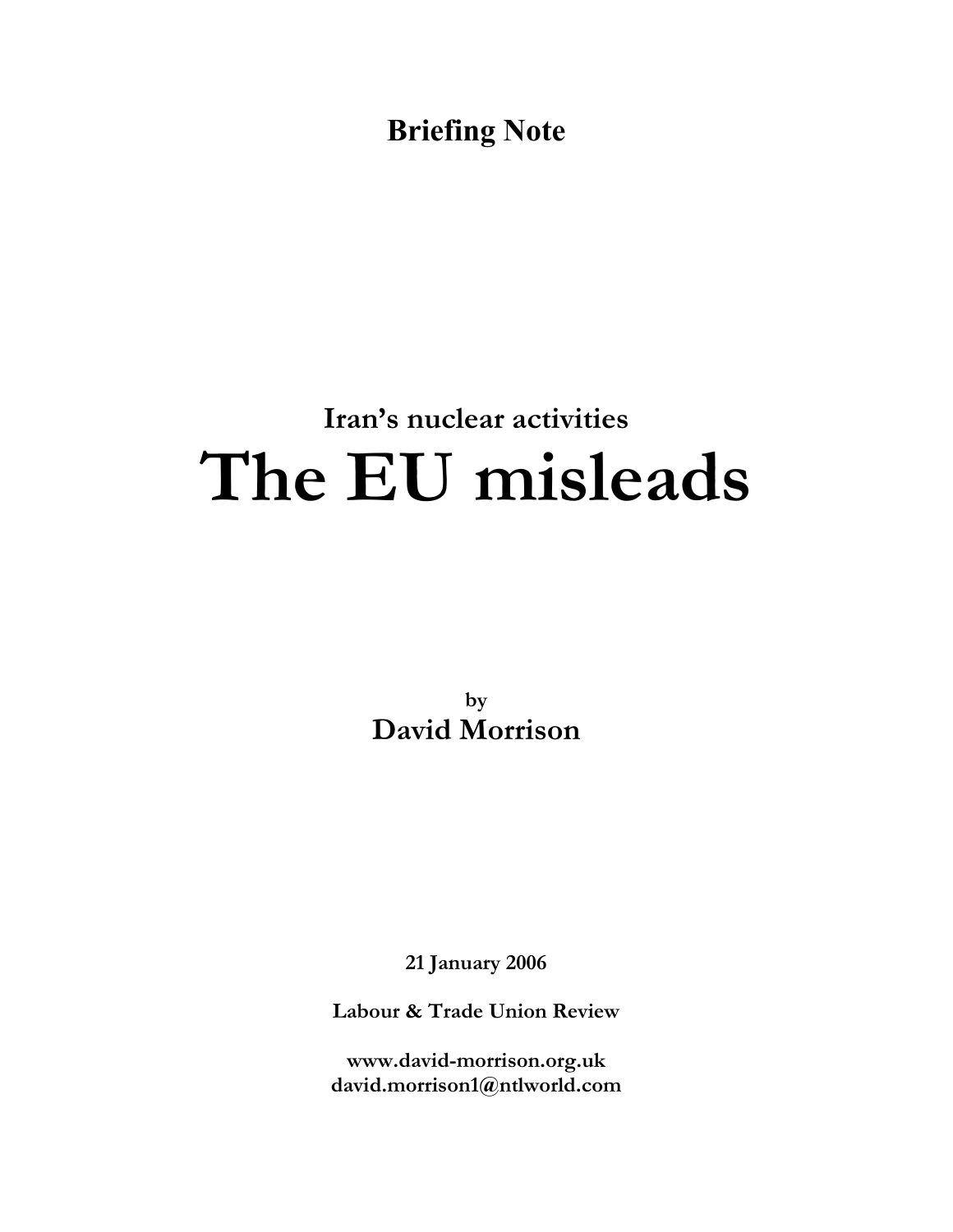# **Iran's nuclear activities The EU misleads**

# **Summary**

On 12 January 2006, the EU decided to request the Board of the International Atomic Energy Agency (IAEA) to refer Iran to the Security Council because of its nuclear activities. The trigger for this decision was Iran's resumption of uranium enrichment-related activity at Natanz a few days earlier.

In the [statement](http://www.fco.gov.uk/servlet/Front?pagename=OpenMarket/Xcelerate/ShowPage&c=Page&cid=1007029391629&a=KArticle&aid=1136903810989) **[1]** issued by the EU to justify this decision, you will search in vain for any of the following basic facts about Iran's nuclear activities:

- In almost three years' intensive investigation of Iran's nuclear activities, the International Atomic Energy Agency (IAEA) has found no evidence that they are for anything other than peaceful purposes.
- Enriching uranium for peaceful purposes is Iran's "inalienable right" under the [Nuclear Non-Proliferation Treaty](http://www.iaea.org/Publications/Documents/Infcircs/Others/infcirc140.pdf) (NPT) **[2]**.
- The EU negotiations with Iran came to an abrupt halt in August 2005 when the EU made **[proposals](http://www.iaea.org/Publications/Documents/Infcircs/2005/infcirc651.pdf)** [3] that denied Iran this "inalienable right" – the proposals required Iran to abandon all processing of domestically mined uranium, not merely enrichment, and to import all fuel for nuclear power reactors.
- Iran voluntarily suspended a range of nuclear activities in November 2004 while negotiations were going on with the EU for a mutually acceptable long term agreement. This action was not required by Iran's obligations under the NPT. When such an agreement didn't materialise, it was entirely reasonable of Iran to resume what it had voluntarily suspended – and it has done so gradually since negotiations came to a halt in August 2005. The resumption of some uranium enrichment-related activity at Natanz on 9 January 2006 was a continuation of this. Nevertheless, this action by Iran which is not contrary to its obligations under the NPT has been used by the EU as an excuse for upping the ante against Iran.

The absence of these facts is understandable – since their presence would seriously undermine the EU case for doing anything other than allowing the IAEA to continue with its work.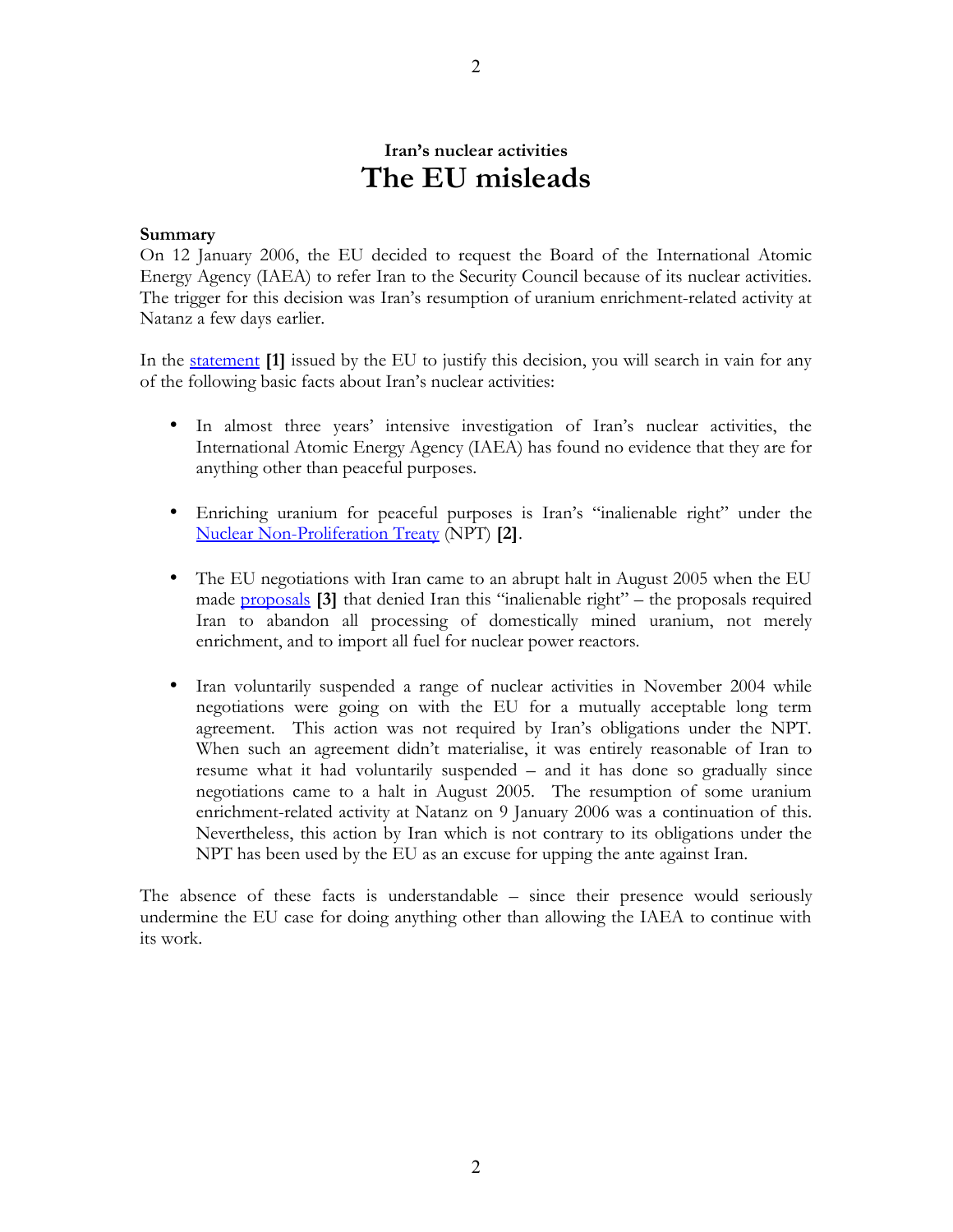All 25 members of the EU are, like Iran, signatories to the Nuclear [Non-Proliferation](http://www.iaea.org/Publications/Documents/Infcircs/Others/infcirc140.pdf) Treaty (NPT) **[2]**. All of them, apart from the UK and France, signed like Iran as "non-nuclear-weapon" states and by signing committed themselves not to acquire nuclear weapons.

As a quid pro quo for this self-denying act, the Treaty guarantees "non-nuclear-weapon" states, including Iran, the right to engage in nuclear activities for peaceful purposes. Article IV(1) declares this to be the "inalienable right" of all signatories to the Treaty, saying:

"Nothing in this Treaty shall be interpreted as affecting the inalienable right of all the Parties to the Treaty to develop research, production and use of nuclear energy for peaceful purposes without discrimination and in conformity with Articles I and II of this Treaty."

Engaging in uranium enrichment to fuel nuclear power stations is therefore an "inalienable right" guaranteed to all parties to the Treaty. Yet the EU is attempting to prevent Iran developing uranium enrichment facilities. By so doing, it is acting contrary to Article IV(1) of the Treaty.

Other "non-nuclear-weapon" states that are signatories to the Treaty have uranium enrichment facilities, for example, Japan and Brazil, so denying Iran such facilities is plainly discrimination against Iran, contrary to Article IV(1).

# **Duty to assist**

Article IV(1) establishes the right of states to use nuclear energy for peaceful purposes. Article IV(2) goes further and imposes a duty on other states with appropriate technical know-how to assist:

"Parties to the Treaty in a position to do so shall also co-operate in contributing … to the further development of the applications of nuclear energy for peaceful purposes, especially in the territories of non-nuclear-weapon States Party to the Treaty …"

If EU states were carrying out their duty under the Article IV(2), those in a position to do so would be assisting Iran with its nuclear power programme, rather than trying to block uranium enrichment.

# **Negotiations with the EU**

Iran entered into negotiations with the EU about its nuclear facilities in October 2003. (To be precise, Iran entered into negotiations with UK, France and Germany, who have been acting on behalf of the EU). Iran had no obligation to negotiate with the EU on what is an internal matter, but it did.

The negotiations came to an abrupt halt in August 2005 when the EU [proposed](http://www.iaea.org/Publications/Documents/Infcircs/2005/infcirc651.pdf) **[3]** to Iran that it abandon not just uranium enrichment, but all aspects of its so-called "nuclear fuel cycle". Instead of mining its own uranium ore, and processing and enriching it to make fuel for its nuclear reactors, as Iran planned to do, the EU proposals required Iran to import enriched uranium fuel, and to export spent fuel afterwards.

This would mean that nuclear power generation in Iran would be dependent on fuel from abroad, which could be cut off at any time, even though Iran has a domestic supply of uranium ore. It was no surprise, therefore, that Iran rejected these proposals out of hand.

# **Resumption of enrichment activities**

On 12 January 2006, the EU decided to press for Iran's referral to the Security Council by the IAEA Board. The trigger for this decision was Iran's resumption of some uranium enrichment-related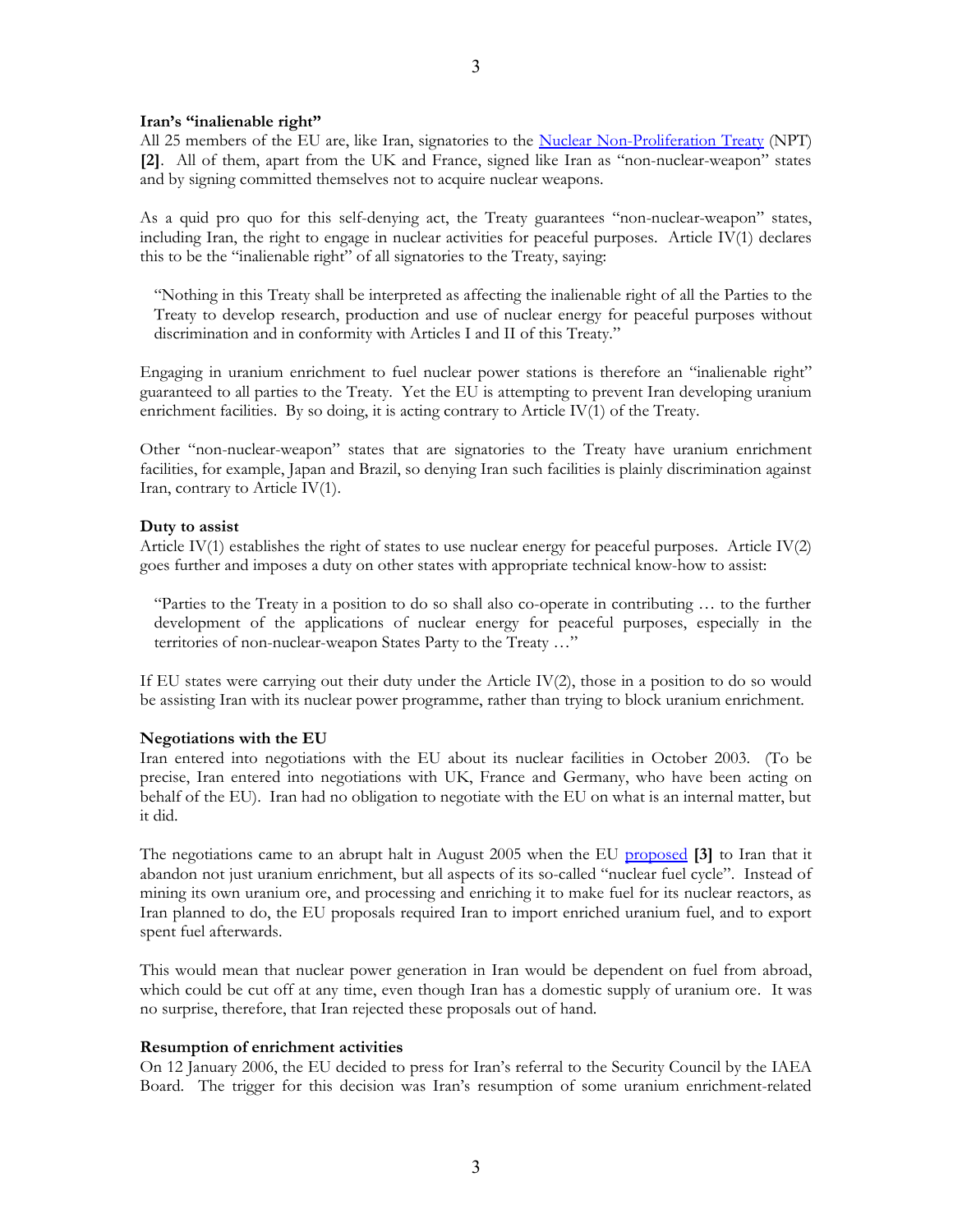activity at Natanz, activity which Iran suspended in November 2004 following the Paris [Agreement](http://www.iaea.org/Publications/Documents/Infcircs/2004/infcirc637.pdf) **[4]** with the EU.

It is important to note that this suspension was a voluntary act of goodwill on the part of Iran while negotiations were taking place. As the Paris Agreement itself stated:

"The E3/EU recognize that this suspension is a voluntary confidence building measure and not a legal obligation …. In the context of this suspension, the E3/EU and Iran have agreed to begin negotiations, with a view to reaching a mutually acceptable agreement on long term arrangements."

To say, as the EU does in its statement of 12 January 2006, that Iran has breached the Paris Agreement by restarting suspended activities is misleading. "A mutually acceptable agreement on long term arrangements" had not been reached, so it is entirely reasonable for Iran to voluntarily resume what it voluntarily suspended.

# **EU in breach of Paris Agreement?**

A case can be made for saying that the EU, and not Iran, is in breach of the Paris Agreement. The latter says:

"The E3/EU recognise Iran's rights under the NPT exercised in conformity with its obligations under the Treaty, without discrimination."

One of Iran's rights under the NPT is, of course, the right to engage in nuclear activities for peaceful purposes. The Paris agreement anticipated that long term arrangements

"will provide objective guarantees that Iran's nuclear programme is exclusively for peaceful purposes".

But, the EU proposals of August 2005 do not suggest any such "objective guarantees". Instead, they demand that Iran abandon key aspects of its nuclear programme, aspects which Iran is entitled to engage in under the NPT, providing they are for peaceful purposes.

#### **Iran's "objective guarantee"**

In September 2004, Iran proposed that its enrichment programme be run in partnership with foreign public or private bodies. President Ahmadinejad made this proposal in a [speech](http://www.irna.ir/en/news/view/menu-234/0509188968001718.htm) **[5]** to the UN General Assembly on 17 September 2005, saying:

"… as a further confidence building measure and in order to provide the greatest degree of transparency, the Islamic Republic of Iran is prepared to engage in serious partnership with private and public sectors of other countries in the implementation of uranium enrichment program in Iran."

This proposal is based on the [recommendations](http://www.iaea.org/NewsCenter/News/2005/fuelcycle.html) **[6]** of an IAEA expert group, which reported in February 2005. The group, headed by Bruno Pellaud, was established by the IAEA to recommend measures that would be useful in giving reassurance that nuclear facilities for peaceful purposes, which a state has a right to possess under the NPT, would not be used for weapons development.

Of the five proposals made by the committee, two were based on the notion of shared ownership or control. This proposal by Iran is a variant of these and seems to be the kind of "objective guarantee" foreshadowed in the Paris Agreement. Nevertheless, to the best of my knowledge, it has been ignored by the EU.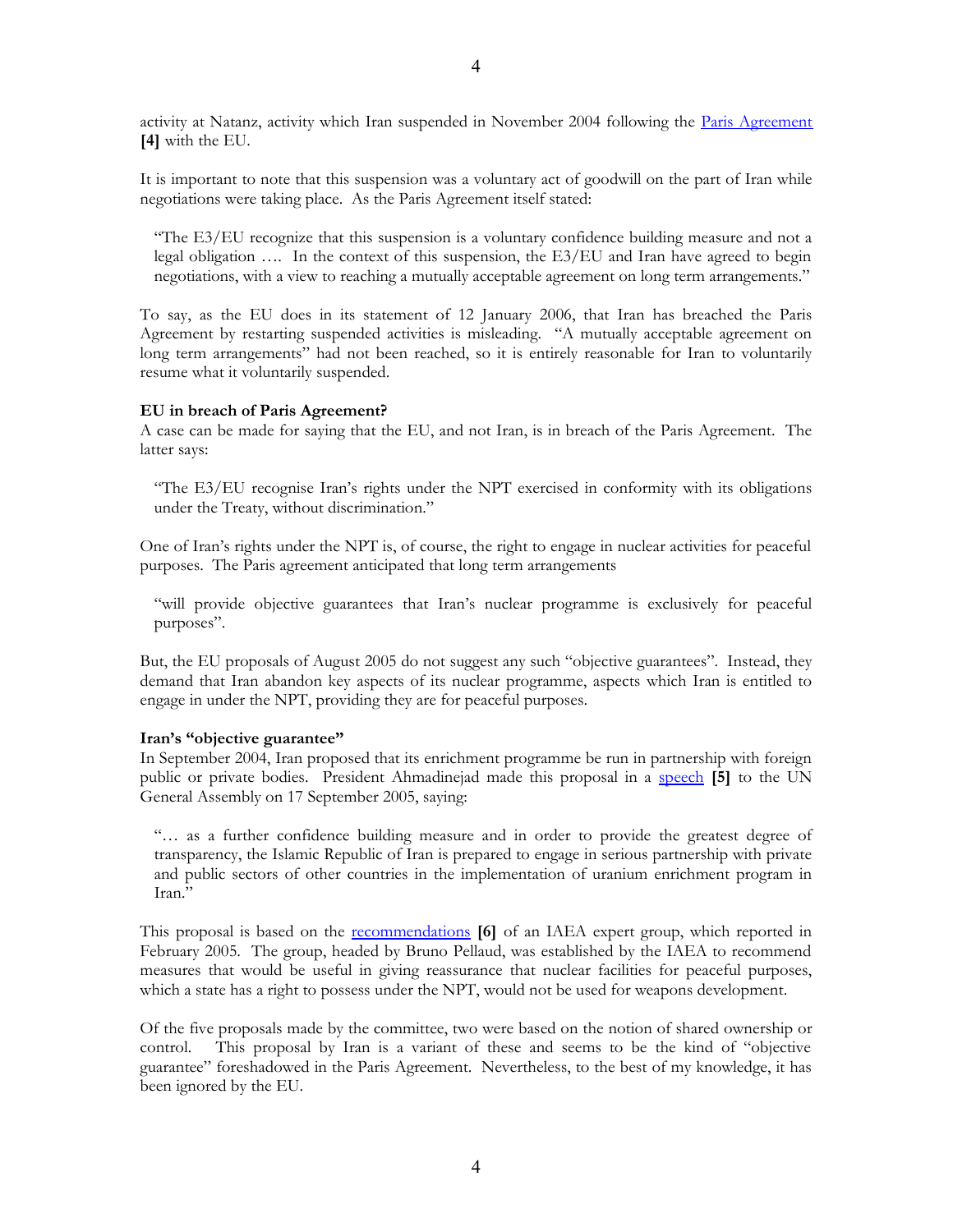#### **No evidence of weapons development**

The IAEA is the agency which is charged with ensuring that nuclear activity by "non-nuclearweapon" states is for peaceful purposes. This is laid down in Article III of the NPT, which requires each such state to enter into a so-called "safeguards agreement" with the IAEA

"with a view to preventing diversion of nuclear energy from peaceful uses to nuclear weapons or other nuclear explosive devices".

Under a "safeguards agreement" a state must, for instance, report prescribed activities to the IAEA and allow the IAEA access to nuclear sites.

Over the past few years IAEA inspectors have conducted intensive investigations of Iran's nuclear activities on the ground in Iran. The IAEA Director General, Dr Mohamed ElBaradei, has presented at least 8 formal reports to the IAEA Board on the implementation of the "safeguards agreement" with Iran. These can be found on the IAEA website [here](http://www.iaea.org/NewsCenter/Focus/IaeaIran/index.shtml) [7]. None of them contains evidence that Iran's nuclear activity is for other than peaceful purposes.

#### **Iran "in non-compliance"?**

The EU statement on 12 January 2006 does not mention this very important and relevant fact. It does mention that the IAEA Board passed a resolution in September 2005

"formally finding that Iran was in non-compliance with its Safeguards Agreement".

This is misleading, implying as it does that Iran was "in non-compliance" in September 2005 in the opinion of the IAEA Board.

In fact, the [resolution](http://www.iaea.org/Publications/Documents/Board/2005/gov2005-77.pdf) **[8]** passed by the Board in September 2005 didn't declare Iran to be "in noncompliance" in September 2005. To be precise, the resolution said that

"Iran's many failures and breaches of its obligations to comply with its NPT Safeguards Agreement, as detailed in GOV/2003/75, constitute non compliance in the context of Article XII.C of the Agency's Statute".

[GOV/2003/75](http://www.iaea.org/Publications/Documents/Board/2003/gov2003-75.pdf) **[9]** is a report by Dr Mohamed ElBaradei to the IAEA Board in November 2003 (that is, nearly two years earlier). In other words, the resolution stated that Iran had been "in noncompliance" in November 2003, but it also stated that

"the Director General in his [report](http://www.iaea.org/Publications/Documents/Board/2005/gov2005-67.pdf) **[10]** to the Board on 2 September 2005 noted that good progress has been made in Iran's correction of the breaches and in the Agency's ability to confirm certain aspects of Iran's current declarations".

I assume that the US and EU were unable to persuade the IAEA Board in September 2005 to pass a resolution stating plainly that Iran was "in non-compliance" in September 2005, which they would obviously have preferred. So they had to make do with this formulation, which bizarrely expressed an opinion about circumstances that no longer existed.

#### **The NPT: a most unusual treaty**

The Nuclear Non-Proliferation Treaty (NPT) is a most unusual international treaty, which places diametrically opposite obligations on different states. States must sign up to it either as "nuclearweapon" states, which are allowed to keep their nuclear weapons and are not obliged to accept IAEA monitoring of their nuclear activities, or as "non-nuclear-weapon" states, which are forbidden to acquire nuclear weapons and are obliged to accept IAEA monitoring of their nuclear activities.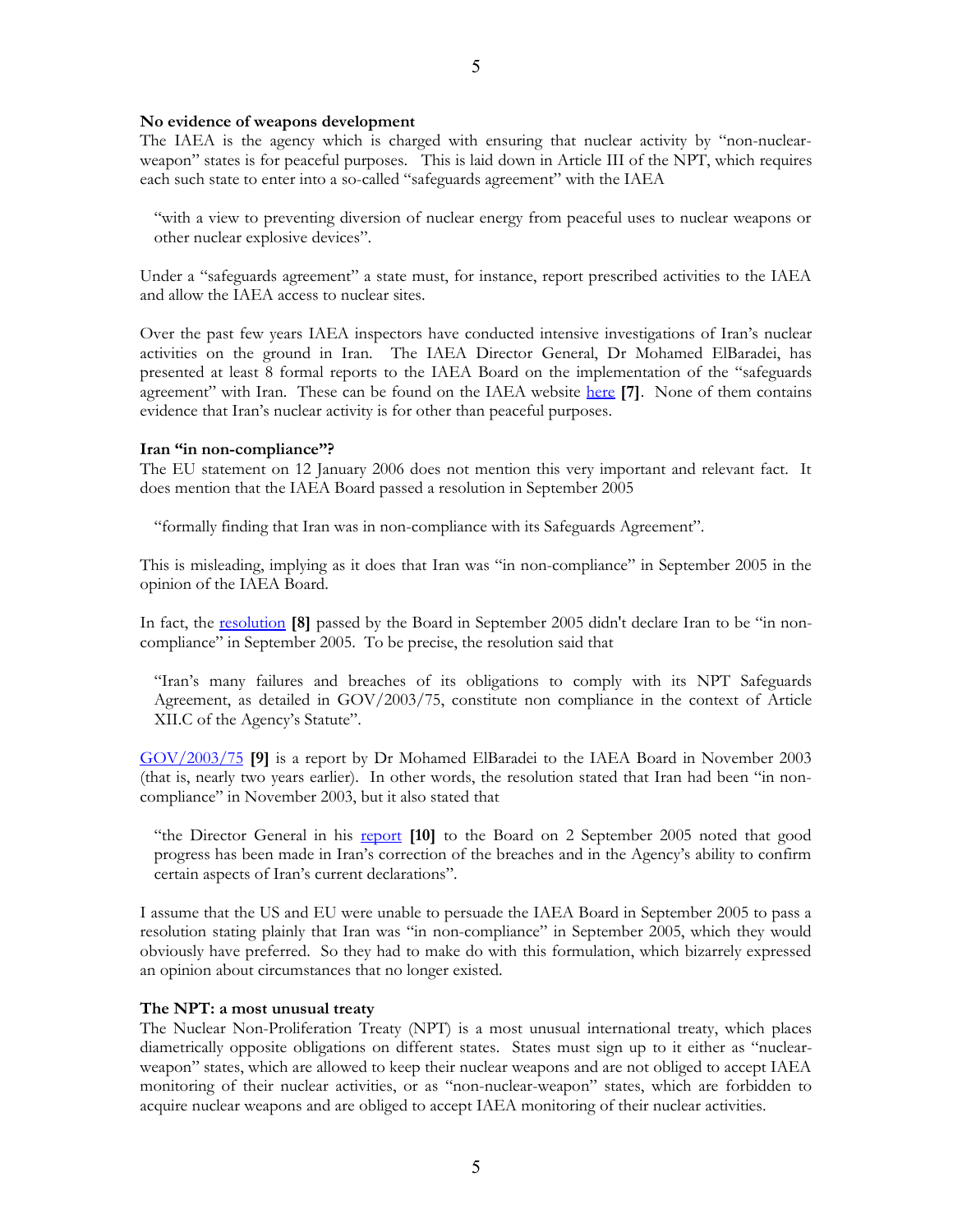Nuclear weapons are the ultimate weapons of self-defence. States that possess them don't get attacked by other states. Iraq would not have been invaded in March 2003 if it had possessed nuclear weapons. The surprise, therefore, is that so many "non-nuclear-weapon" states have signed up to the NPT, given that it meant giving up the right to acquire the ultimate guarantee of a state's existence. A major factor in them doing so was obviously the "inalienable right" of access to nuclear technology for peaceful purposes, supposedly guaranteed in Article IV (see above).

Bizarrely, the "nuclear-weapon" states that are allowed to keep their nuclear weapons are defined in the Treaty itself. Article IX(3) says:

"For the purposes of this Treaty, a nuclear-weapon State is one which has manufactured and exploded a nuclear weapon or other nuclear explosive device prior to 1 January 1967."

5 states – the US, the UK, the USSR, France and China – qualified as "nuclear-weapon" states. They happen to be the five permanent members of the UN Security Council. Of these, only three – the US, the UK and the USSR – signed the Treaty in 1968. France and China didn't sign until 1992.

It is often said that the "nuclear-weapon" states are breaking the terms of the NPT by failing to disarm and, on the contrary, constantly upgrading their nuclear weapons systems. In fact, the NPT doesn't oblige "nuclear-weapon" states to disarm. True, Article VI says:

"Each of the Parties to the Treaty undertakes to pursue negotiations in good faith on effective measures relating to cessation of the nuclear arms race at an early date and to nuclear disarmament, and on a treaty on general and complete disarmament under strict and effective international control."

But that's a commitment to talk about disarmament, not a commitment to disarm.

# **Israel, India and Pakistan didn't sign**

Some states have chosen not to sign the NPT, for example, Israel, India and Pakistan. As a result, they were free to develop nuclear weapons without breaching the NPT, or any other international treaty obligation. They have the same freedom as the official "nuclear-weapon" states (although restrictions imposed by the Nuclear Suppliers Group limit their ability to import nuclear materials and equipment).

Had Iran followed Israel in not signing the NPT in 1968, or had it withdrawn subsequently, it could also have acquired nuclear weapons without breaking any international obligations. Whether the US and Israel would have allowed it to do so is another matter.

Article IX of the NPT allows a state to withdraw

"if it decides that extraordinary events, related to the subject matter of this Treaty, have jeopardized the supreme interests of its country".

By any objective standard, Iran and other neighbours of Israel in the Middle East, have good grounds for withdrawal, because of Israel's build up of a nuclear arsenal, perhaps as many as 200 devices, directed at them.

There could hardly be a better example of "extraordinary events, related to the subject matter of this Treaty", which "have jeopardized [their] supreme interests".